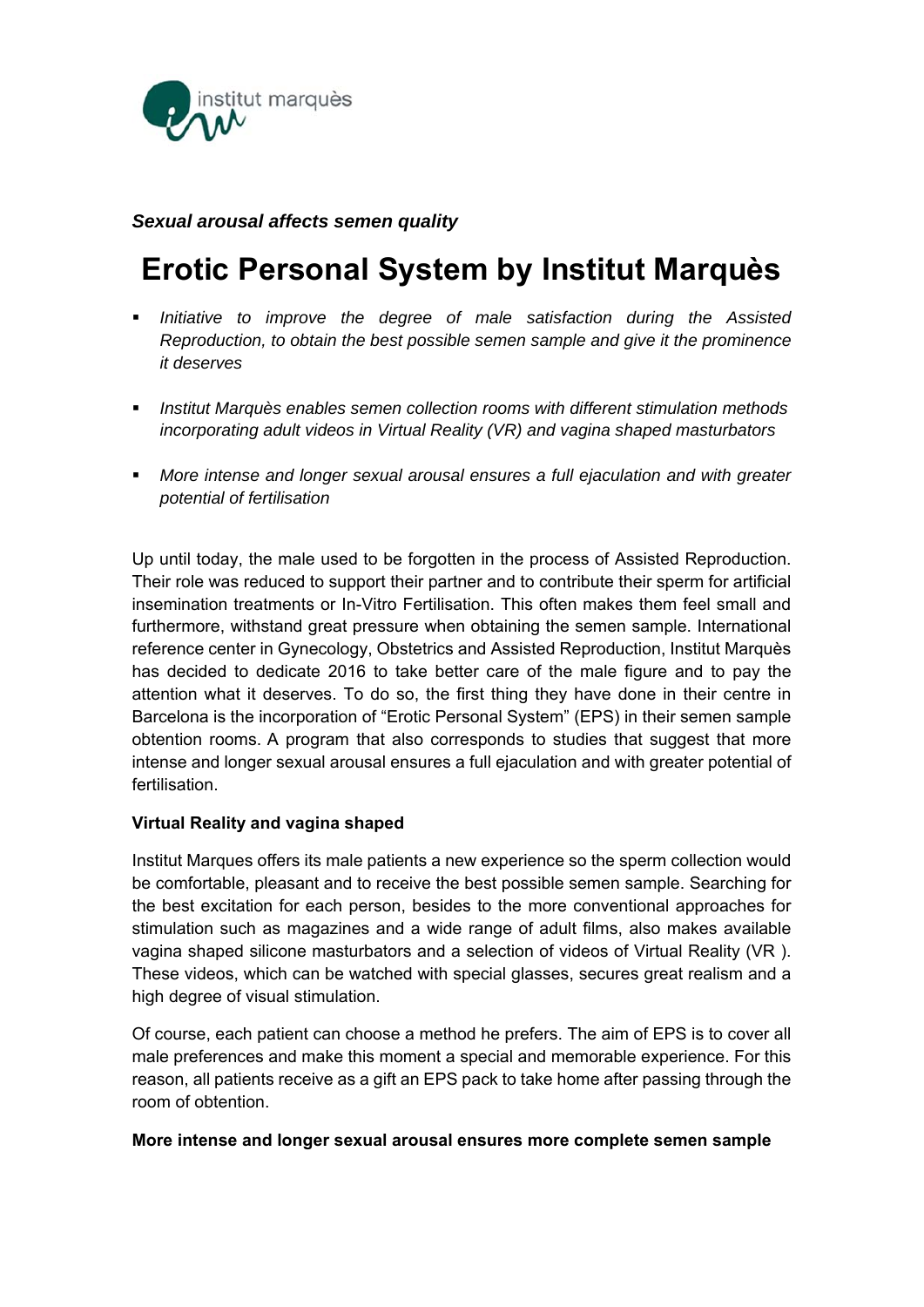

Medically the Erotic Personal System ensures that the semen sample is more complete as indicated by the General Director of Institute Marquès, Marisa López-Teijón: "The degree of sexual arousal during masturbation directly affects semen quality. The quantity, quality, volume and the level of orgasm depend on the excitement. I mean the sample is more complete when the intensity and time of the previous excitation is higher."

Intense and prolonged excitement before the ejaculation ensures higher vascular irrigation. Therefore, the prostate and seminal vesicles secrete more seminal fluid. On the other hand, the complete ejaculation is eased since, in most cases, lack of arousal means that ejaculation is partial, something that usually worries men who feel "hyperresponsible" in their efforts to provide their sample for the treatment of reproduction. Another medical benefit of using sexual arousal in obtaining semen sample is the solution to physical and psychological blocks that some patients experience on these occasions and may even be traumatic.

# **What do men like: comfortable, intimate and discreet rooms**

In addition to the pack of stimulation, "Erotic Personal System" program has also involved redesigning the rooms that patients use to obtain the semen sample by masturbation. Usual hospital rooms have been successfully transformed into warm and cozy rooms where patients can sit back without haste and interruptions. For the design of this space, the major concerns of men at this point have been taken into consideration: privacy and the isolation as well as comfort and cleanness. Therefore, the rooms can be accessed discreetly, are soundproofed, fully sanitized and with a special ventilation system. Since another premise that the patients have to face at the moment of the sample collection is the information, Instituto Marqués offers prior to the visit all instructions and full information on what will be found as the patient reaches the facilities.

### **With all the standards of biosecurity**

In Instituto Marqués all the treatments are carried out with greater rigour and security. In the andrology laboratory where the male deposits his semen simple, immediately a confirmation of its validity is carried out and always all processes of analysis and conservation are done in teams of two biologists to always ensure rigorous monitoring of the simple.